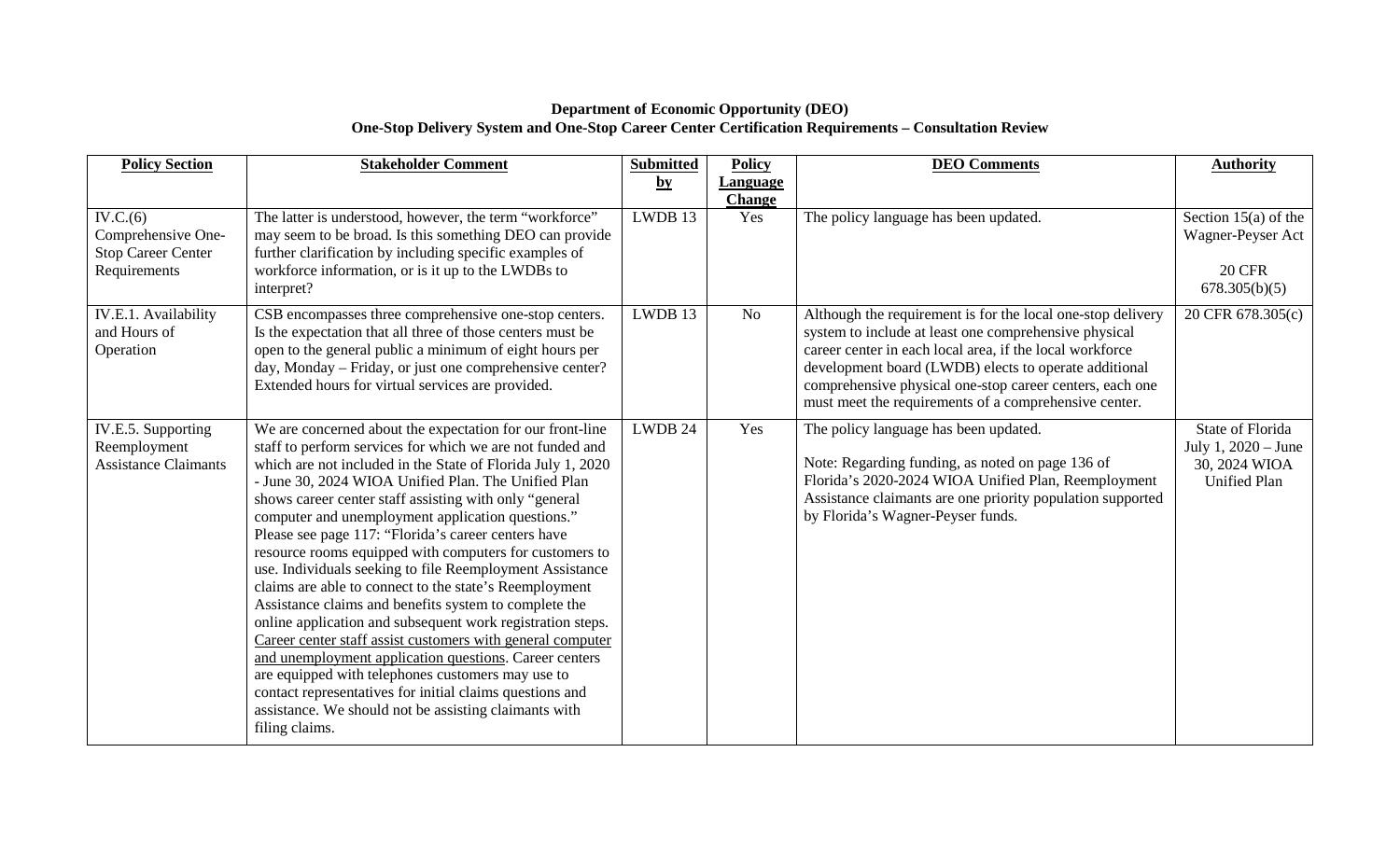|                                                                          | To what DEO facilities? Does this mean no more sending<br>emails to RA staff directly? The portal is usually not<br>helpful when a claimant needs to speak to a person<br>regarding an issue.                                                                                                                                                                                                                           | LWDB 24 | Yes            | "DEO facilities" is referring to physical locations only<br>(e.g., DEO's physical location in Tallahassee, Florida).<br>Claimants should not be directed to contact specific state-<br>level DEO personnel for Reemployment Assistance related<br>needs; they should be referred to the Reemployment<br>Assistance Help Center. If claimants advise they need to<br>speak to a person, they should be directed to call the<br>Reemployment Assistance Hotline at 1-833-352-7759.                                                                                                   | N/A                                                                     |
|--------------------------------------------------------------------------|-------------------------------------------------------------------------------------------------------------------------------------------------------------------------------------------------------------------------------------------------------------------------------------------------------------------------------------------------------------------------------------------------------------------------|---------|----------------|------------------------------------------------------------------------------------------------------------------------------------------------------------------------------------------------------------------------------------------------------------------------------------------------------------------------------------------------------------------------------------------------------------------------------------------------------------------------------------------------------------------------------------------------------------------------------------|-------------------------------------------------------------------------|
|                                                                          | If the claimant is unable or unhappy with the RA Help<br>Center portal what is the next step? Is there a formal<br>complaint process for complaints to the RA Call Center,<br>ID ME, and Connect?                                                                                                                                                                                                                       | LWDB 4  | N <sub>o</sub> | LWDB leadership should continue to use existing<br>processes for escalating specific customer issues to DEO.                                                                                                                                                                                                                                                                                                                                                                                                                                                                       | N/A                                                                     |
|                                                                          | Can DEO please further clarify "where no discretion is<br>required to determine the information to be entered"?                                                                                                                                                                                                                                                                                                         | LWDB 13 | N <sub>o</sub> | This means where career center staff do not need to make<br>any decisions or offer any guidance to claimants regarding<br>the information the claimant is needing to upload or enter.                                                                                                                                                                                                                                                                                                                                                                                              | N/A                                                                     |
| <b>IV.F. CareerSource</b><br>Florida Unified Brand<br>and National Brand | The logo/phrase is included on our website and printed<br>outreach materials but not our stationary, etc. Does this<br>mean it should be included on letterhead, acknowledgment<br>forms signed by customers, other forms we complete with<br>customers and everything the public can see?                                                                                                                              | LWDB 24 | <b>No</b>      | As stated in WIOA Section 121(e)(4), [the common<br>identifier] informs users of the one-stop delivery system that<br>such products, programs, activities, services, facilities,<br>property, or materials are being provided through such<br>system. The logo with the phrase "a proud partner of the<br>American Job Center network" must be included on any<br>materials or communication the LWDB deems as its'<br>"products, programs, activities, services, electronic<br>resources, facilities, related property and materials" it uses<br>in the one-stop delivery system. | <b>WIOA</b> Section<br>121(e)(4)<br>20 CFR 678.900<br><b>TEGL 16-16</b> |
| IV.H.1. Effectiveness                                                    | For $(1)$ and $(2)$ , should "participants" be changed to job<br>seekers?                                                                                                                                                                                                                                                                                                                                               | LWDB 13 | Yes            | The policy language has been updated.                                                                                                                                                                                                                                                                                                                                                                                                                                                                                                                                              | N/A                                                                     |
|                                                                          | Page 3 of 14 states that WIOA requires the one-stop<br>delivery system to include at least one physical<br>comprehensive one-stop career center in each local area,<br>and goes on to indicate affiliated or specialized centers are<br>allowed. Later, page 9 of 14 states "LWDBs must also<br>evaluate the following state-specific criteria to ensure that<br>each center: (a) Meets the comprehensive career center | LWDB 19 | Yes            | The policy language has been updated.                                                                                                                                                                                                                                                                                                                                                                                                                                                                                                                                              | N/A                                                                     |